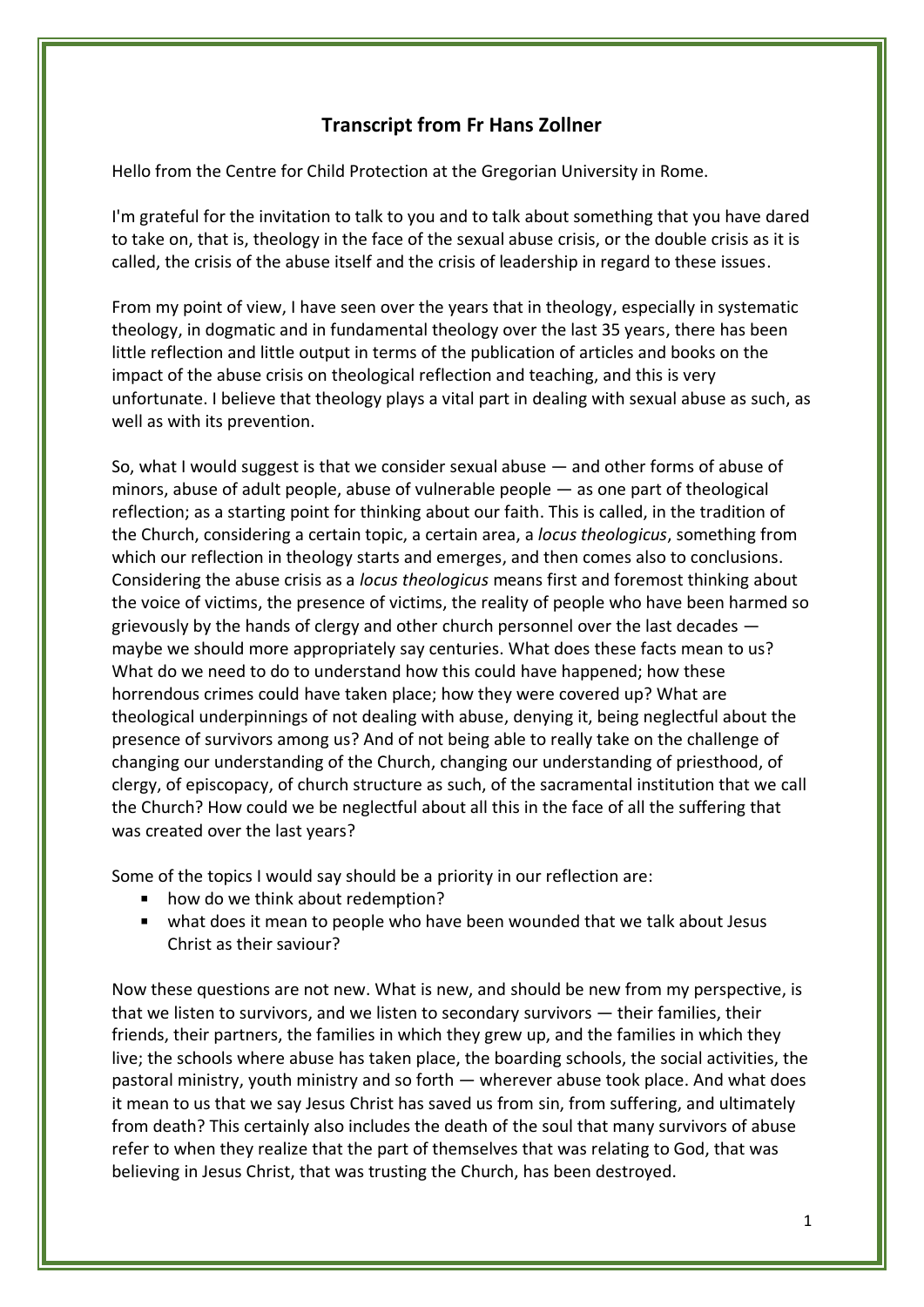Another big area of reflection certainly should be ecclesiology. What does it mean that we call the Church one and holy and apostolic? Holy in what sense, if we consider the sins and crimes committed by church representatives and within the realm and reality of the Church?

What does it mean that we administer the sacrament of reconciliation to individuals? But also, what does it mean and say about our reflection? What can and should the Church do in terms of repentance, in terms of public confession, in terms of not only amendment but also reparation for victims and secondary victims and for the whole community of the Church, whether it be a local diocese, a religious congregation, or a religious institution?

As such moral questions come into play so does the whole discussion about what mercy means to perpetrators in the face of their crimes. To what extent can we be merciful, keeping in mind Jesus who, yes, on the one hand wants to forgive, to bring the message of forgiveness to the whole world, but who also uses very strong words — maybe the strongest words we have from him — when he tells us that we should throw those who have harmed the little ones into the sea with a millstone around their neck? How can we balance justice and mercy? How can we avoid talking about mercy in a cheap way, refrain from forgetting that the mercy we have received as sinners is the mercy that was very costly to the Lord? It cost him his life, and he suffered all the torture and the entire Passion, up to being nailed to the cross for our sake. This is not something we should take lightly.

Another area of concern in theology is the understanding of priesthood. We all know that this crisis has changed our understanding of the sacrament of order and of the relationship between the laity and the clergy. Lay people are outraged — and I would say justly so that our ordained leaders were so neglectful and pushed aside not only victims but the whole discussion about this. Not only was justice not done, victims were not even heard. In light of this, what is priesthood, what is episcopacy all about? What would a new understanding of the sacrament of order and a new understanding of ecclesiology be? How are the different roles and sacramental order related to the whole People of God?

I would also say that this includes the whole question of how we theologically talk about accountability and responsibility. The word *accountability* doesn't exist in the languages derived from Latin; it is in German and it is in English, but you don't have the equivalent of that in any of the Romance languages. If we lack a word in those languages to express what is meant by accountability, not only on a juridical or canonical level but also on a moral and theological level, what does this mean?

This also includes the question about how we can celebrate liturgy, in terms of bringing the words of survivors into our official prayer. And by 'our' I mean both communal prayer and individual prayer. Why are there so few liturgies of penance? Why are there not more liturgies of reconciliation? And why are there very few instances in which we put into words prayers for those who have been harmed — in the prayer of the faithful in normal liturgies?

Finally, I would say that the theological questions need to go deeper, to the roots of our understanding of who we are as human beings and who we should be as Christians baptized